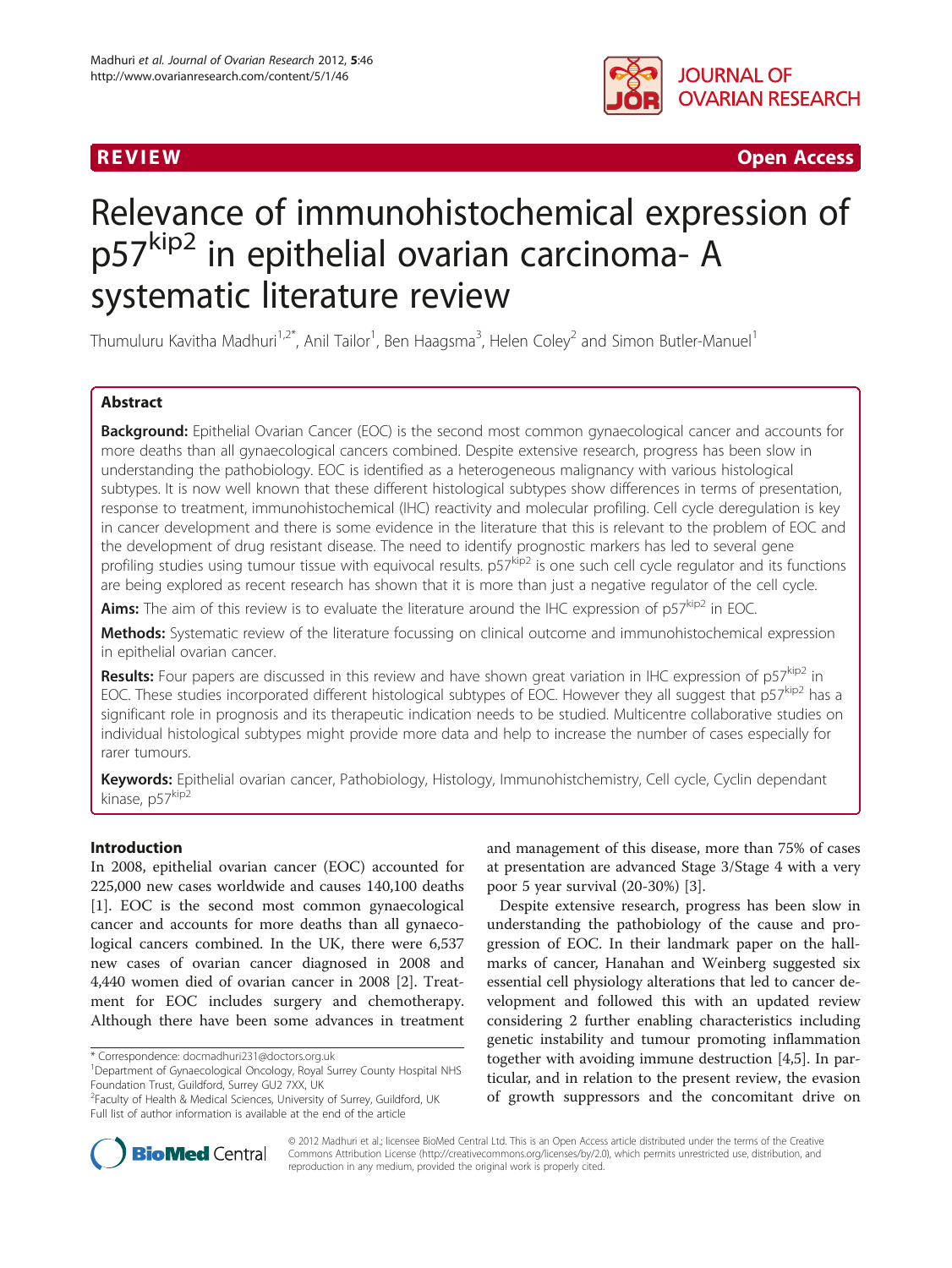proliferation involving disruption of the activities of RB and/or p53 have been the subject of many research studies. Hanahan and Weinberg included a focus on therapeutic targeting of the hallmarks of cancer involving cyclindependent kinase inhibitors, which is particularly relevant to this review [\[5](#page-7-0)].

Cell cycle deregulation is key in cancer development and there is some evidence in the literature that this is relevant to the problem of EOC and the development of drug resistant disease [\[6\]](#page-7-0). Despite good initial response to platinum-based chemotherapeutic agents, prognosis with EOC is poor as there are few effective chemotherapeutic agents available for management of this disease. Moreover, there is a need to identify patients who are likely to relapse whilst undergoing chemotherapy treatment with paclitaxel and carboplatin. The need to identify prognostic markers has led to several gene profiling studies using tumour tissue with equivocal results. One of the criticisms levelled at such studies has been the possibility for contamination of tumour tissue with stromal components. However, it would seem that less effort appears to have gone into identification of molecular markers of prognosis using immunohistochemistry (IHC) of tissue sections and correlation with clinical outcome. This approach has the advantage in that the tumour component of the tissue can be clearly identified.

EOC is identified as a heterogeneous malignancy with various histological subtypes. It is now well known that these different histological subtypes show differences in terms of presentation, response to treatment, IHC reactivity and molecular profiling. Molecular studies have demonstrated this genetic heterogeneity. However, problems have been posed in previous studies that grouped together all subtypes when evaluating the expression of the various cell cycle regulators [\[7\]](#page-7-0). Recognition of this has now led researchers down the path of exploring the individual cell cycle regulators in various subtypes of cancers.  $p57^{kip2}$  is one such cell cycle regulator and its functions are being explored as recent research has shown that it is more than just a negative regulator of the cell cycle. The aim of this review is to evaluate the literature around the IHC expression of  $p57^{kip2}$  in EOC. Firstly,  $p57^{kip2}$  and its role in tumorigenesis will be discussed with emphasis on EOC followed by evaluating the reported IHC expression of p57kip2 in EOC to understand the role of p57kip2 better, and finally correlating the IHC expression with reported clinical outcomes.

## Cell cycle and p57<sup>kip2</sup>

The cell cycle is divided into 4 phases: G1, S, G2 and M. Various cell cycle regulatory proteins act at different phases in the cycle as shown in Figure 1.

Changes in cell cycle regulation can lead to uncontrolled cell proliferation and oncogenesis. The progression of the cell cycle through the various phases is tightly regulated by cyclins and cyclin-dependent kinases (CDKs) and simultaneously counterbalanced by cyclin dependent kinase inhibitors (CDKIs). The transition from the G1 to the S phase is regulated by the CDKIs. The CDKIs are further subdivided into the INK4 family consisting of  $p16^{ink4a}$ ,  $p15^{ink4b}$ ,  $p18^{ink4c}$  and  $p19^{ink4d}$  and the CIP/KIP family consisting of p21 wafl, p27  $\frac{\text{kip1}}{2}$  and p57<sup>kip2</sup>. The CIP/KIP family regulates the cell cycle both positively and negatively by interacting with Cyclins A,

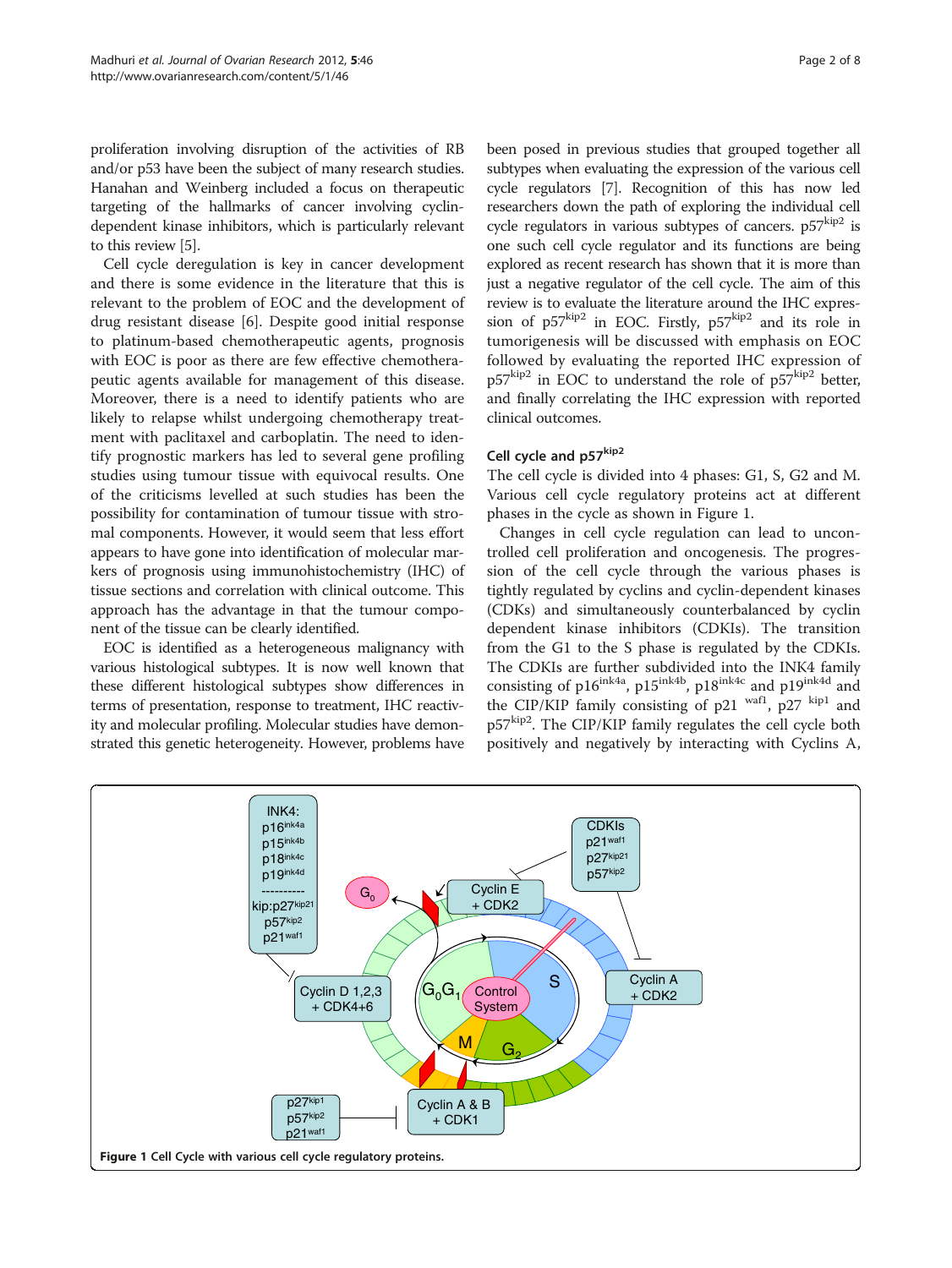D & E. Hence  $p57^{kip2}$  levels are highest in the G0 & G1 cell cycle phases in keeping with its role as a CDKI. Its levels also steadily decrease while progressing from G1 through the S cell cycle phase and over expression of p57kip2 induces G1 arrest in cultured cells.

In humans, the  $p57^{kip2}$  encoding gene (correctly called the CDKN1C gene) is located on chromosome 11p15.5 and is maternally expressed and paternally imprinted [\[8](#page-7-0)]. p57<sup>kip2</sup> is distributed in the nucleus, however, cytoplasmic distribution has been reported in cancer tissue [\[8](#page-7-0)]. It is an important negative regulator and was previously considered to be a tumour suppressor. Recent findings of its involvement throughout the regulation of cell cycle processes suggest a multifaceted existence of the  $p57$ <sup>kip2</sup> protein [\[9](#page-7-0)].

## p57<sup>kip2</sup> and embryology

p57<sup>kip2</sup> has been found to be essential for normal development. It is found in derivatives from all the three germ cell layers and appears to be irreplaceable by other CDKIs. This has been demonstrated in mouse models wherein  $p57^{kip2}$  devoid mice die within 2 weeks of age showing dysregulation in cell proliferation, differentiation and apoptosis as compared to other CIP/KIP family proteins which do not appear to be lethal suggesting that the  $p57^{kip2}$ cellular function far exceeds that of its CDKI counterparts [[8](#page-7-0)]. Rodent data suggests that p57<sup>kip2</sup> is highly cell-specific with a temporal and spatial p57<sup>kip2</sup> expression during embryonic and fetal development and continuing on into puberty and adulthood. The highest and maximum widespread tissue distribution occurs during organogenesis when  $p57^{kip2}$  is present in all major organs with its expression peaking at key differentiation stage for each organ. Levels subsequently appear to be undetectable in several organs after birth. Adult human tissue expressing significant p57<sup>kip2</sup> mRNA levels include skeletal muscle, brain, heart, lung, kidney, pancreas, testis and placenta with lower expression noted in stomach and ovaries [[10](#page-7-0)].

# Altered p57kip2 and cancer

Abnormal p57kip<sup>2</sup> function includes its participation in cancer initiation and progression. Since  $p57^{kip2}$  was discovered as a CDKI, research revolved around describing its ability to inhibit proliferation hence rendering it a tumour suppressor gene status  $[6]$  $[6]$ . p57 $kip<sup>2</sup>$  has also been shown to influence cell differentiation thus positively inhibiting cancer progression and preventing their maintenance in an undifferentiated state. Evading cell death is a significant ability of cancer cells. Conflicting reports have been put forth relating to the apoptotic role of p57<sup>kip2</sup>. Both pro and anti-apoptotic functions have been described depending on cellular context, regulatory tumour cell pathways and tumour microenvironment. However, this evidence is from mouse models with structural differences compared to humans. Clinical studies suggest that absence of  $p57^{kip2}$  abrogates the proapoptotic function of anti-cancer therapy resulting in poor prognosis due to drug resistance development. Vlachos et al. demonstrated sensitization of cancer cells to apoptotic agents such as cisplatin, etoposide and other agents by selective  $p57^{kip2}$  expression [\[11\]](#page-7-0).

Cancer metastasis is the ability of the cells to travel and invade neighbouring tissues. This involves regulation of cytoskeletal dynamics, particularly through the Rho family and a negative feedback loop has been identi-fied [\[12](#page-7-0)]. Nan et al. showed that decreased  $p57^{kip2}$  expression was associated with increased invasive and metastatic tumour potential in hepatocelluar carcinoma [[13\]](#page-7-0). Angiogenesis is another adaptive process of solid tumours to supply themselves with nutrients and oxygen for their further growth. Matsuura et al. demonstrated increased VEGF (vascular endothelial growth factor) expression in placentae of  $p57^{kip2}$  null embryo mice suggesting a reciprocal correlation between lack of  $p57^{kip2}$  and VEGF expression though further evidence is awaited [\[14\]](#page-7-0).

Epigenetic control is important in  $p57^{kip2}$  regulation frequently via promoter methylation of CpG islands [\[6](#page-7-0)]. Transcriptional and translational down-regulation of p57<sup>kip2</sup> has been demonstrated by Pateras et al. in various cancers with decreased expression associated with aggressiveness [[10\]](#page-7-0). Histone modifications of  $p57^{kip2}$  repression helps participate in tumorigenesis in methylation dependent and in an independent manner. Several studies have shown that  $p57^{kip2}$  gene reactivation after demethylating agent treatment in many cancers demonstrates the epigenetic mechanism of downregulation [[6,10\]](#page-7-0).

# p57kip2 and pathology

p57<sup>kip2</sup> has been extensively studied in Beckwith-Wiedemann Syndrome (BWS) which is a heterogenous disease. Clinical manifestations of pre-eclampsia have been displayed by mutant mice defective for the maternal p57 $kip2$  allele. Absence of p57 $kip2$  in complete hydatidiform moles which is a trophoblastic proliferation abnormality suggests that  $p57^{kip2}$  is a very sensitive marker to differentiate between complete and partial hydatidiform mole since  $p57^{kip2}$  is a paternally imprinted and maternally expressed gene, it is found in partial moles but absent in complete molar pregnancies [\[15\]](#page-7-0).

The role of  $p57^{kip2}$  has been studied to a small extent in cardiovascular and renal pathology as well. Several IHC studies have been carried out evaluating  $p57^{kip2}$  expression in lung, oral, gastrointestinal tract (oesophageal, gastric, colorectal), hepatocellular and pancreatic malignancies [\[10](#page-7-0)]. Despite studies highlighting the importance of  $p57^{kip2}$  in the female genital tract pathology, few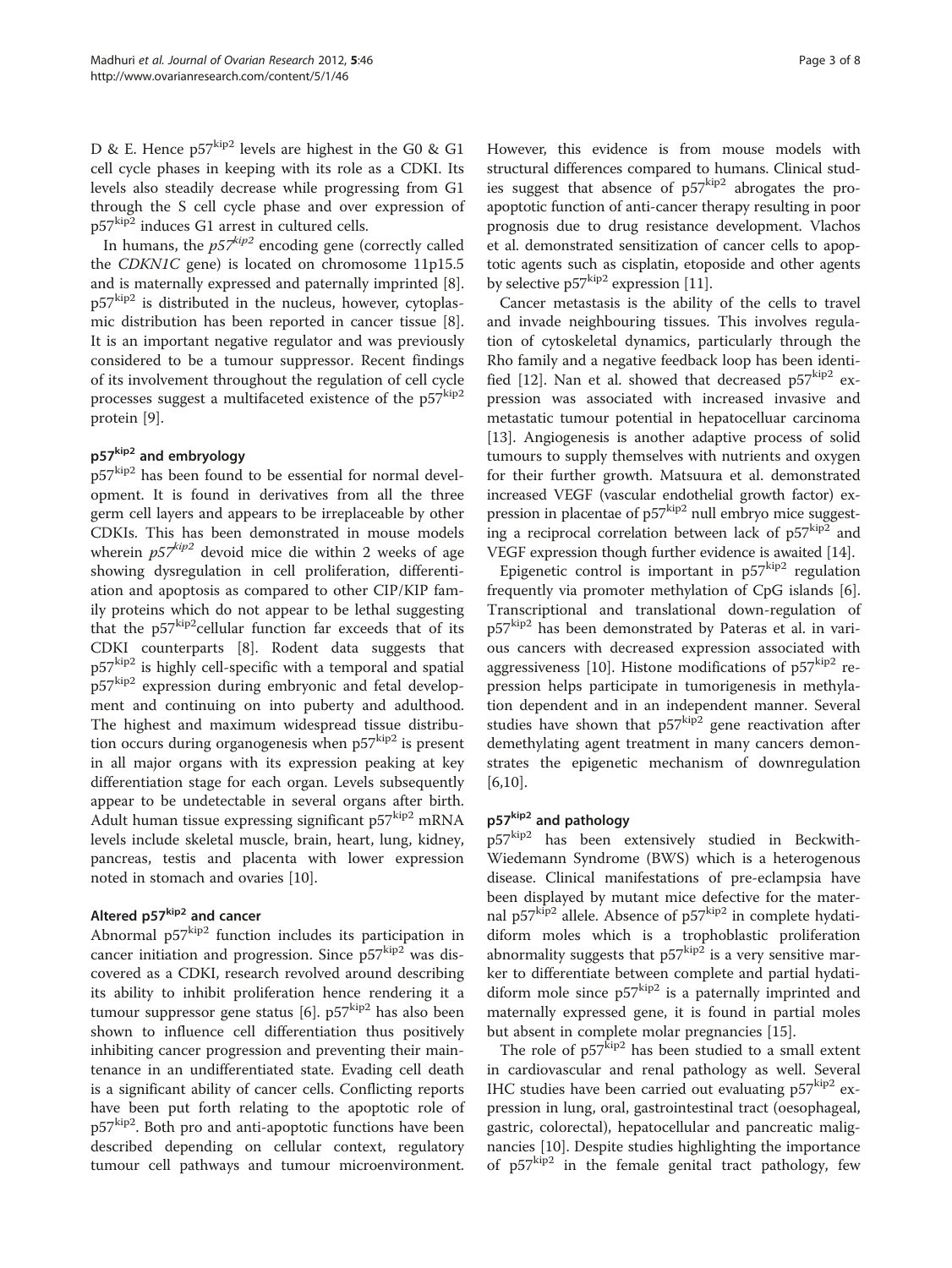studies have highlighted the role of  $p57^{kip2}$  as a prognostic molecular marker for EOC as compared to studies reported on  $p27^{kip1}$  and p16 [\[16](#page-7-0)].

Data currently available are limited and conflicting and the role of  $p57^{kip2}$  as an IHC marker of prognosis requires clarification.

Based on the above considerations, we conducted a systematic review with following meta-analysis to clarify the association. In this meta-analysis, we examine studies with IHC data following  $p57^{kip2}$  use. Furthermore, any correlation with clinical outcome is also evaluated to assess the efficacy and usefulness of  $p57^{kip2}$  as a potential prognostic marker.

## Methods

#### Search strategy

Thorough literature search of MEDLINE, EMBASE, and COCHRANE electronic databases was performed by 2 independent reviewers to identify relevant studies. This included bibliographies to identify all additional studies. Hand searching of the grey literature was also carried out to identify any relevant conference abstracts and unpublished MD/PhD theses. The search was not limited to any time duration. To enable assimilation of all relevant published research, all search terms were expanded and all sub-categories were included. The exact syntax of search terms included ovarian carcinomas as well as cell membrane protein and other mesh terms.

Initial scanning of the title and abstract was performed to exclude any unrelated studies. Reading of the full text of all remaining articles was performed to determine the extent of information contained in them on the subject of interest.

## Selection criteria

Inclusion into the current review was based on the following criteria for all retrieved studies:

Tumour site of study performed was ovary. Papers were reviewed to determine whether IHC assessment of p57<sup>kip2</sup> had been performed. The studies reported the results of the IHC scoring and an attempt had been made to correlate this with clinical outcomes. Due to the small number of studies, reviews that explained the role of p57<sup>kip2</sup> in EOC have also been included following agreement between the authors.

Studies that did not involve EOC, performed only on cell lines, western blotting and gene profiling studies (non IHC studies) have not been reviewed.

#### Identified studies

Search of the databases using the above search terms led to identification of a total of 43 papers. All the 43 papers were independently assessed, 20 of which were excluded by title alone as not being relevant. 4 papers were

rejected following review of the abstracts as  $p57^{kip2}$  was discussed in relation to molar pregnancy in 3 of these [[16-18](#page-7-0)]. The  $4^{th}$  paper discussed p57 $\frac{\text{kip}}{2}$  in relation with apoptosis and cancer [[19](#page-7-0)]. Extraction onto a datasheet led to further elimination due to duplication of 2 studies. Full manuscripts of all the remaining studies were reviewed. 4 secondary papers were appraised from references of the full studies. 14 papers were rejected and a further 5 review papers have also been rejected for the purposes of this review. Consequently 4 full papers are included in the final review as only 4 IHC studies were identified [\[20-23](#page-7-0)]. Results of the search and subsequent filtering of the studies has been shown in Figure [2](#page-4-0).

#### Data extraction

Information from the studies was extracted by 2 researchers (TKM & BH) using the data extraction form. Both researchers were in agreement regarding the studies and the data collected included first author's name, country study was performed in, year of publication, no of cases, IHC findings and clinical outcome if recorded.

## Results

The four included studies are tabulated as shown in Table [1.](#page-4-0)

The first ever study to evaluate the role of  $p57^{kip2}$ using an IHC approach in EOC was performed by Rosenberg et al. in 2001 [\[20](#page-7-0)]. For comparison purposes, the cases were divided into 2 groups comparing long term ( $>5yrs$ ) vs. short term ( $<2yrs$ ) survivors. All cases included had a confirmed diagnosis of ovarian adenocarcinomas. Women with FIGO stage 1 and stage 4 were excluded from this study. Also excluded were women over the age of 80 at primary diagnosis and cases where an ECOG performance status of 3 or greater had been recorded. IHC on 53 cases of treatment naïve (chemotherapy/radiotherapy) women following surgery was performed. They included 23 short term and 30 long term survivors. The histological subtypes of the included cases are recorded in Table [2](#page-5-0).

Immunohistochemical stain assessment was positive for distinct brown staining and divided into 5 categories; negative or less than 5% positive, 5% -25% positive, 26%- 50%, 51-75% and greater than 75%. These were then categorised as low and high immunopositive tumour cell expressors if less than or greater than 50% respectively. This study suggested that there was no association between  $p57^{kip2}$  expression and survival status as compared to the other cell cycle regulators assessed in this study (Cyclin D1, Cyclin E) Table [3](#page-5-0).

The following year, Sui et al. published their results on p57kip2 expression and its associated clinical relevance in EOC. 103 cases of ovarian tumours were assessed which included 33 benign tumours, 23 borderline and 47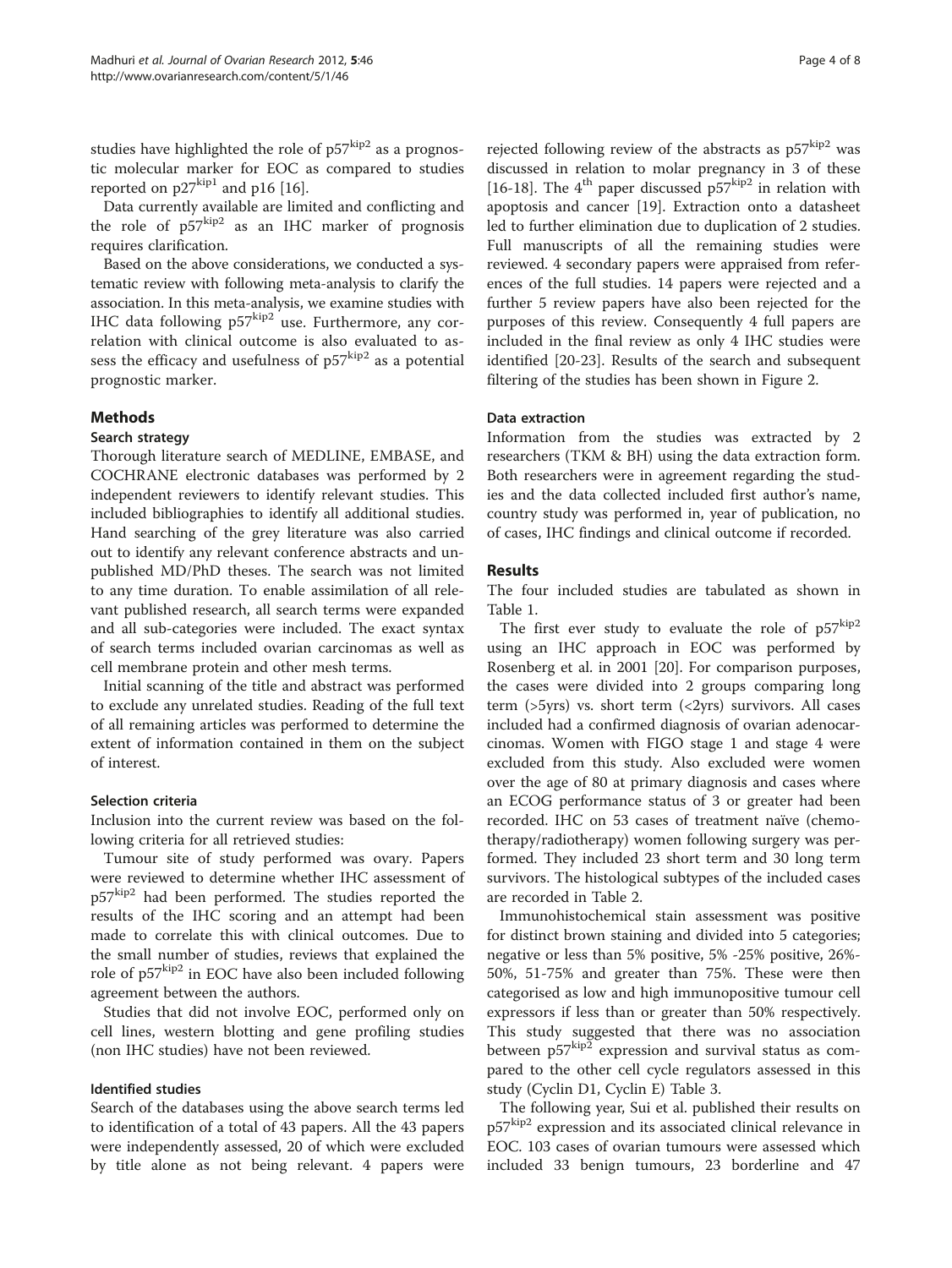<span id="page-4-0"></span>

malignancies [[21\]](#page-7-0). Of the 47cases, 16 women were diagnosed with Stage 1 disease, 3 Stage 2, 16 and 12 in Stage 3 and 4 respectively. Grading of the 47 tumours revealed 21 G1, 13 each in the G2 and G3 category. All 47 were treatment naïve. The ratio of positive nuclear staining to the total number of counted cells was recorded and immunopositivity was classified as low or high as in the Rosenberg study with 50% being the cut off. The investigators at this stage were blinded to the clinical outcome. Highest positivity was recorded in benign tumours and lowest in the malignancies (Table [4\)](#page-6-0). A statistically significant correlation was found between p57kip2 expression and stage and grade of tumour. Median follow-up in this study was 24 months (range 2–156) and low p57kip2 expression was found to be associated with poor survival suggesting a linkage to a more aggressive phenotype of EOC in this category. This study concluded p57kip2 IHC may confer important prognostic implications for EOC Table [4](#page-6-0).

In 2007, Khouja et al. published their experience with  $p57^{kip2}$  and other proteins in 171 treatment naïve patients with Stage 3 EOC (Stage 3a- 13, 3b −20 & Stage

Table 1 Showing the 4 studies with IHC performed

3c −138) [[22\]](#page-7-0). Serous adenocarcinoma was the predominant subtype (127/171) and the other subtypes are shown in Table [2](#page-5-0). 156/171 consisted of grade 2/3 tumours and the remaining cases (15/171) were Grade 1. Distinct nuclear staining was considered positive. Semiquantitative scoring classes were adopted depending on the number of positive stained tumour cells with 4 scoring groups; no staining, less than 10% positive, between 10% and 50% positive and more than 50%. The IHC results for  $p57^{kip2}$  was negative in 19% of the cases and more than 50% staining was obtained in only 2% (4 cases). This study concluded that there was no correlation between  $p57$ <sup>kip2</sup> and clinical and prognostic outcomes, Table [4.](#page-6-0)

The final study by Guo et al. in 2011 evaluated 103 ovarian tissues [[23](#page-7-0)]. Of these, 17 were normal ovaries, 15 benign, 8 borderline, 55 EOC and 8 non-epithelial tumours as shown in Table [2](#page-5-0). Positive staining was defined as brown-yellow granules distributed in either the nucleus or cytoplasm with higher intensity of stain than the nonspecific background. Greater than 20% scoring over 5 fields was a positive result.

| Author      | Year | Country | IHC performed | No of EOC cases | Correlation with clinical outcome |
|-------------|------|---------|---------------|-----------------|-----------------------------------|
| Rosenberg E | 2001 | usa     | Yes           |                 | yes                               |
| Sui L       | 2002 | Japan   | Yes           |                 | ves                               |
| Khouja MH   | 2007 | Norway  | Yes           |                 | yes                               |
| Guo J       | 2011 | China   | Yes           | 103             | No                                |
|             |      |         |               |                 |                                   |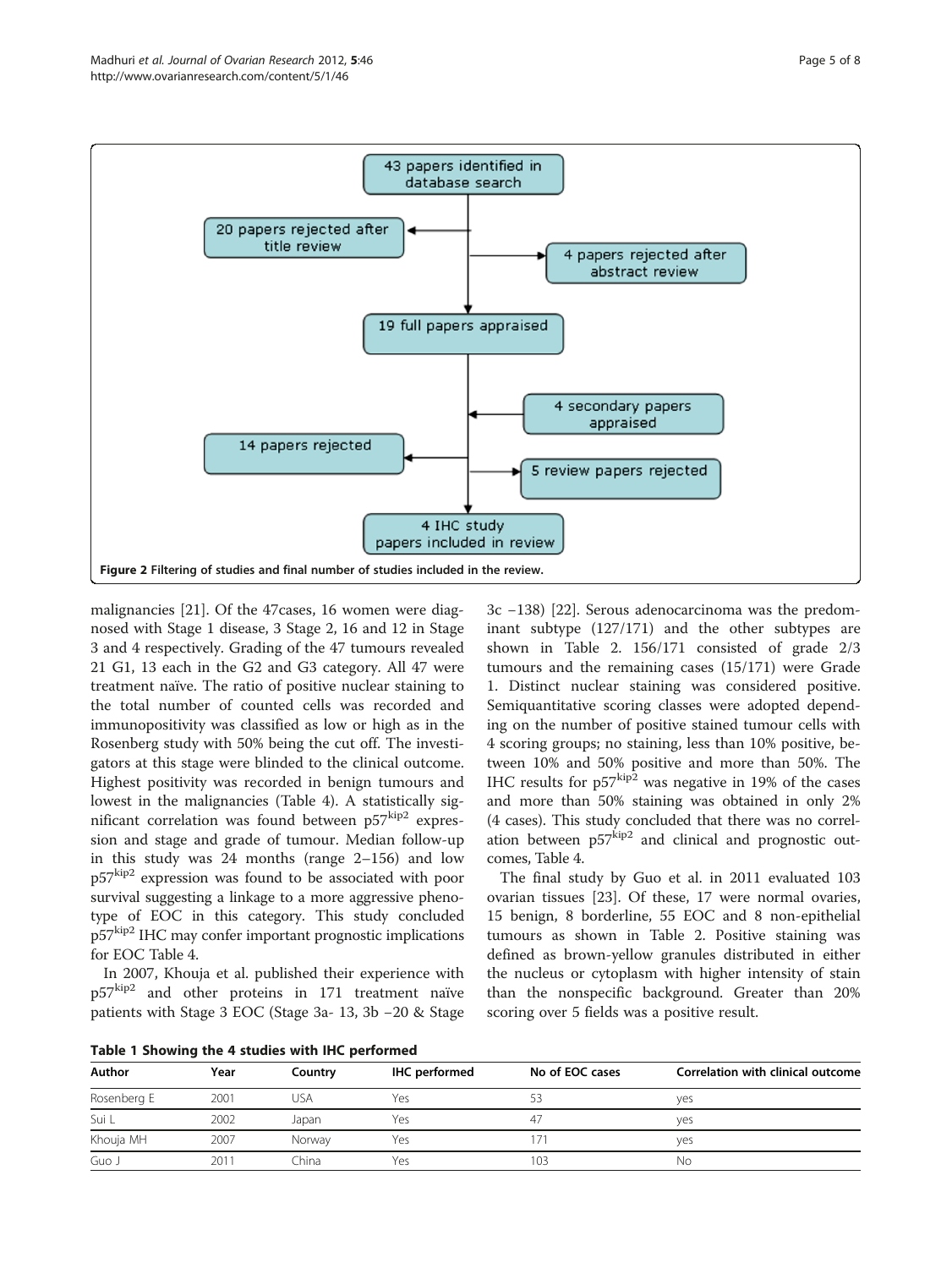<span id="page-5-0"></span>

|  |  | Table 2 Showing histological subtypes of the 4 studies |  |  |  |
|--|--|--------------------------------------------------------|--|--|--|
|--|--|--------------------------------------------------------|--|--|--|

| Author      | No of EOC<br>cases | Histological subtype                  | Scoring     |  |
|-------------|--------------------|---------------------------------------|-------------|--|
| Rosenberg E | 53                 | Papillary serous 34                   | Low vs high |  |
|             |                    | Poorly differentiated 10              | Expressors  |  |
|             |                    | Endometrioid 1                        |             |  |
|             |                    | Clear cell 3                          |             |  |
|             |                    | Mucinous 5                            |             |  |
| Sui L       | 47                 | Not mentioned                         | Low vs high |  |
|             |                    | 21 Grade1                             | Expressors  |  |
|             |                    | 13 Grade 2                            |             |  |
|             |                    | 13 Grade 3 incl 2<br>undifferentiated |             |  |
| Khouja MH   | 171                | Serous 127                            | 4 levels of |  |
|             |                    | Endometrioid 14                       | scoring     |  |
|             |                    | Clear cell 8                          |             |  |
|             |                    | Mucinous 5                            |             |  |
|             |                    | Undifferentiated 2                    |             |  |
|             |                    | Mixed NOS 1                           |             |  |
|             |                    | Mixed without clear cell 4            |             |  |
|             |                    | Mixed with clear cell 4               |             |  |
|             |                    | Unclassifiable adenoca 6              |             |  |
| Guo I       | 55                 | Serous 25                             | Positive vs |  |
|             |                    | Mucinous 7                            | negative    |  |
|             |                    | Endometrioid 11                       |             |  |
|             |                    | Clear cell 1                          |             |  |
|             |                    | Undifferentiated 1                    |             |  |
|             |                    | Non epithelial 8                      |             |  |
|             |                    | Immature teratoma 1                   |             |  |
|             |                    | Granulosa Cell 3                      |             |  |
|             |                    | Dysgerminoma 2                        |             |  |
|             |                    | Blastoma 1                            |             |  |
|             |                    | Metastatic cancer 1                   |             |  |
|             |                    | (site not defined)                    |             |  |

This study principally focussed on EZH2 (enhancer of zeste homolog 2) and compared  $p57^{kip2}$  IHC expression since  $p57^{kip2}$  is a direct target of EZH2 as shown in other studies. No assessment of correlation p57<sub>kip2</sub> and clinical outcome was looked into. The study concluded that EZH2 depletion increased  $p57^{kip2}$  expression indicating that EZH2 acts as an EOC oncogene by targeting p57kip2 Table [4.](#page-6-0)

## **Discussion**

The above 4 studies demonstrated varying results. There are several factors that might explain the discrepancies seen in our meta-analysis. The first criterion might involve the technique used – particularly with respect to the antibody used. While Rosenberg and Sui et al. used polyclonal p57<sup>kip2</sup> antibodies at dilutions of 1:25 and 1:500 respectively, Khouja et al. used a monoclonal p57 kip2 antibody at 1:500 dilutions. Whilst it is common knowledge that high specificity of monoclonal antibodies decreases cross-reactivity and background noise providing reproducible results and might explain the results by Khouja et al., it is unclear whether technique alone may explain the differences in the results of Rosenberg and Sui et al. Other variations in technique depending on the timing, type of autostaining technology employed (e.g. Dako/Ventana) may also account for the differences in results. This may also explain the differences in the  $p57^{\text{kip2}}$  in normal ovarian tissue which was observed by Sui & Guo et al. and none of the 10 cases in Khouja et al. series showed the expression. Only Sui & Guo et al. have assessed for expression in normal ovarian tissue and along the spectrum of ovarian tumours ranging from benign to borderline to malignant. While this gives an indication of  $p57<sup>kip2</sup>$  expression across the tumour gradient, meaningful data analysis remains difficult from such small numbers.

Rosenberg et al. included only stage 2 & 3 EOC cases in their study. Since EOC tends to present as an advanced stage disease (>Stage 3) in more than 80% of cases excluding cases of stage 4 disease which represents a big cohort of the cases is unlikely to shed meaningful results especially when extensive drug development

|  |  |  |  | Table 3 Patient Demographics recorded in the studies is tabulated below |
|--|--|--|--|-------------------------------------------------------------------------|
|--|--|--|--|-------------------------------------------------------------------------|

| Author      | No of EOC<br>cases | Age yrs                | <b>Treatment status at</b><br>surgery | FIGO Stage of Grade (G)<br><b>EOC</b> |                      | Other mentioned criteria                                   |
|-------------|--------------------|------------------------|---------------------------------------|---------------------------------------|----------------------|------------------------------------------------------------|
| Rosenberg E | 53                 | <80                    | Naïve                                 | 2 & 3 only                            | only G3<br>mentioned | ECOG status                                                |
| Sui L       | 47                 | $16 - 77$<br>Median 49 | Naïve                                 | $1 - 4$                               | $G1$ vs $G2/3$       | Nodal status, ascites, residual disease                    |
| Khouja MH   | 171                | $21 - 70$<br>Median 54 | Naïve                                 | 3 only                                | $G1$ vs $G2/3$       | Ascites, residual disease and response to<br>chemotheraphy |
| Guo J       | 103                | 18-66<br>Median 42     | Naive                                 | $1 - 4$                               | G1/G2/G3             | Nodal status                                               |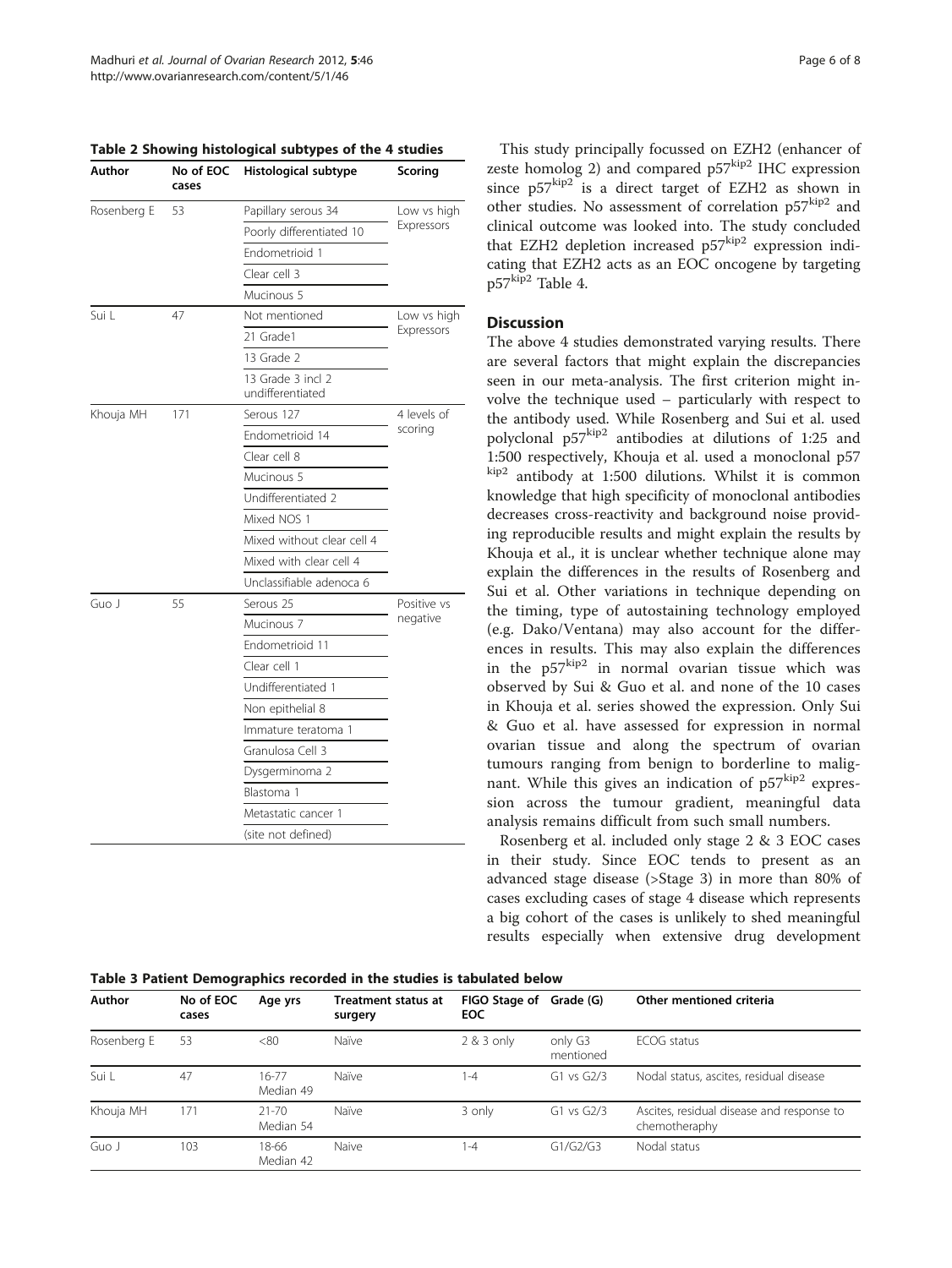| Author      | p57kip2 Positivity<br>in EOC | <b>Benign tumours</b>                                                         | <b>Borderline</b><br>tumours | Clinical outcome                                                                                                                                                                                |
|-------------|------------------------------|-------------------------------------------------------------------------------|------------------------------|-------------------------------------------------------------------------------------------------------------------------------------------------------------------------------------------------|
| Rosenberg E | 48/53 n/a                    | n/a                                                                           | n/a                          | No relation to survival status                                                                                                                                                                  |
| Sui L       | 19/47                        | 21/33 Normal ovarian tissue<br>expression was positive<br>(data not included) | 12/23                        | Significant correlation between p57kip2 expression and tumour<br>grades/clinical stages noted. Low p57kip2 expression associated<br>with poor survival. Important prognostic implications exist |
| Khouja MH   | <10%Positivity in            | n/a                                                                           | n/a                          | No correlation exists with clinical and prognostic outcomes                                                                                                                                     |
|             | 130/171 & >10% in<br>41/171  | 0/10 positivity in normal<br>Ovarian tissue                                   |                              |                                                                                                                                                                                                 |
| Guo J       | 15/55                        | 12/15 Normal ovarian tissue 6/8<br>expression was positive in<br>16/17        |                              | Not described as clinical correlation not assessed                                                                                                                                              |

#### <span id="page-6-0"></span>Table 4 Showing results of the 4 studies

research is focused on advanced stage EOC in an attempt to improve survival. Due to more aggressive treatment (surgery & chemotherapy) survival in Stage 4 disease has definitely improved from the 13% 2 year survival mentioned in Rosenberg et al. to around 30-40% 5 year survival.

On the contrary, involving the early stages may shed light on the tumour development and biology which might improve our understanding of this silent killer disease and possibly assist in moving a step closer towards the ultimate dream of an ovarian cancer vaccine.

All 4 studies have clarified the grade of tumours as shown in Table 4. 3 out of the 4 studies focused on the adenocarcinomas and clearly describe the number of cases in each histological subtype though one wonders whether focusing on one subtype or histological subtype might yield clarity of data especially in studies with small number of cases.

#### Future work

The above studies interestingly have shown great variation in IHC expression of  $p57^{kip2}$  in EOC. This has obviously then led to differing conclusions being drawn as to the usefulness of this cell cycle regulator as an IHC marker for EOC. Conflicting results from the above studies may be explained by differences in technique, type of antibodies, case selection and different methodologies as described above. However, while the above studies incorporated the different histological subtypes of EOC, work on individual histological subtypes might provide more data. Multicentre collaborative studies might help to increase the number of cases especially for rarer tumours (e.g. clear cell). Combined IHC coupled with serum and RNA work to assess the full range of  $p57^{kip2}$  expressed in a wide variety of ovarian cancers along with a complete clinical dataset might help clarify the discrepancy from the above studies.

# p57<sup>kip2</sup> as potential prognostic and therapeutic marker

Originally discovered as a CDKI, and considered as having only tumour suppressor function, it is becoming

obvious that the role of  $p57^{kip2}$  has expanded beyond cell regulation. The above studies show that low  $p57^{kip2}$ function is associated with high grade, advanced clinical stage and overall poor prognosis [[23](#page-7-0)]. This association may become crucial in target oriented cancer therapy by modulating p57<sup>kip2</sup> levels. Several clinical trials including some Phase I & II clinical trials in haematological malignancies and some solid tumours are currently looking at reactivation of  $p57^{kip2}$  in cancer cells as a therapeutic strategy. This is based on the principle that downregulation of  $p57^{kip2}$  in the majority of cancers makes it an obvious tumour suppressor candidate [\[24\]](#page-7-0). As shown in various studies, suppression of the protein expression is due to the loss of  $p57^{kip2}$ activity in cancer. Reactivation of  $p57^{kip2}$  expression can be a useful mechanism and some therapies (HDAC inhibitors and demethylating agents) that cause reactivation are already being used successfully.

## Conclusion

The involvement of  $p57^{kip2}$  is certainly more than just inhibition of cell growth as was previously thought. It is now known that its function includes promotion of cell differentiation and apoptosis and metastasis inhibition. In trying to unravel the mystery of  $p57^{kip2}$ , its role as a diagnostic marker in the differential diagnosis of early hydatidiform mole has emerged. The four studies discussed above have suggested a role for  $p57^{kip2}$  as a prognostic marker at various levels and needs further clarification. With aggressive surgery being advocated for EOC including secondary debulking surgery, serial IHC work in conjunction with cell line and serum work from women at varying stages of treatment for EOC (both chemo-naïve and post treatment) may help to elucidate its role better. It may also help clarify its role in the development of drug resistance in women following first line platinum chemotherapy, both to assess potential response to treatment and to further explore if upregulation helps prevent development of resistance. Larger number of cases from each individual histological